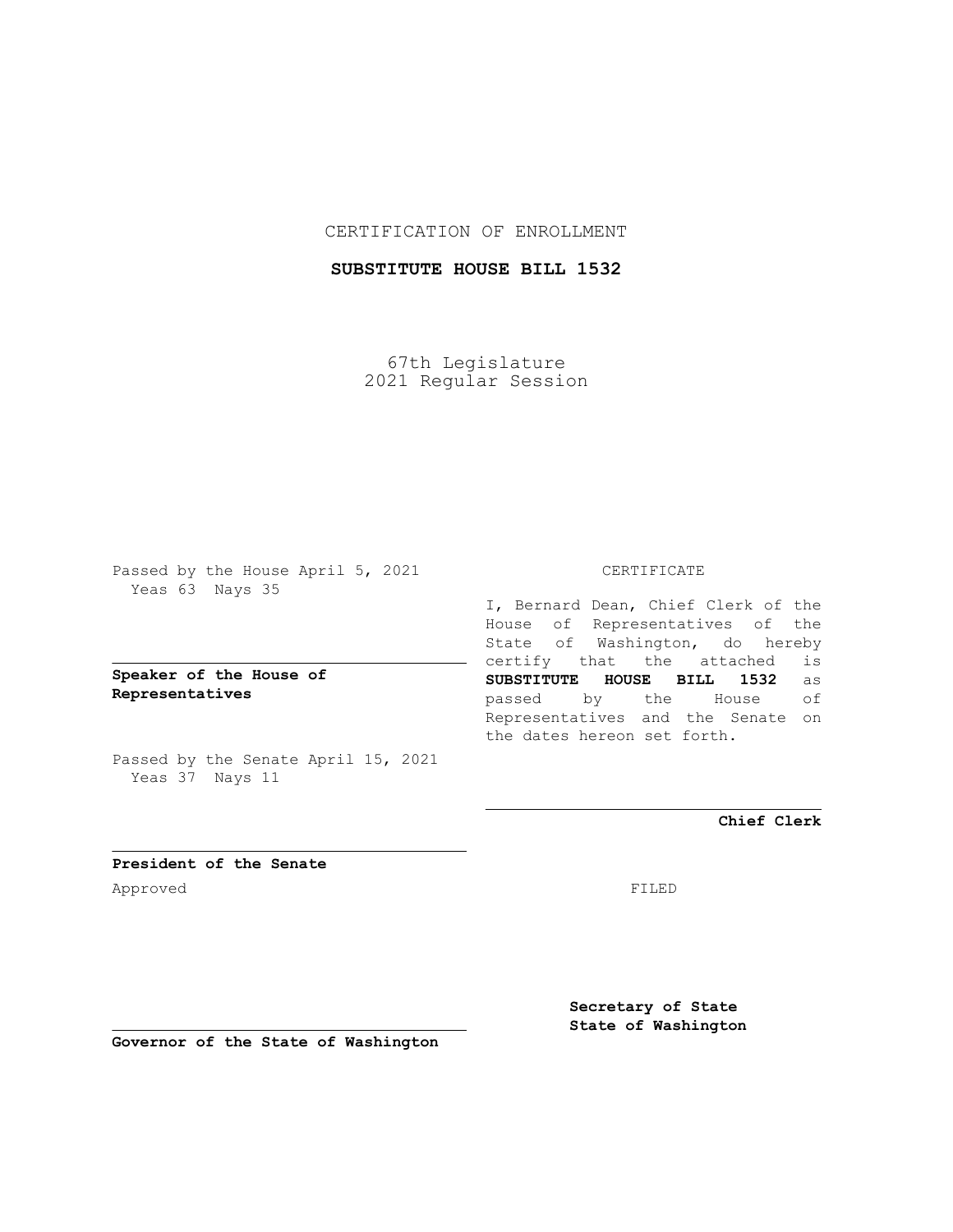#### **SUBSTITUTE HOUSE BILL 1532**

Passed Legislature - 2021 Regular Session

**State of Washington 67th Legislature 2021 Regular Session**

**By** House Appropriations (originally sponsored by Representatives Ormsby, Lekanoff, Harris-Talley, and Macri)

READ FIRST TIME 03/19/21.

 AN ACT Relating to court filing fees; amending RCW 3.62.060, 36.18.018, and 36.18.020; providing an effective date; and declaring 3 an emergency.

BE IT ENACTED BY THE LEGISLATURE OF THE STATE OF WASHINGTON:

 **Sec. 1.** RCW 3.62.060 and 2017 3rd sp.s. c 2 s 1 are each amended to read as follows:6

 (1) Clerks of the district courts shall collect the following 8 fees for their official services:

 (a) In any civil action commenced before or transferred to a district court, the plaintiff shall, at the time of such commencement or transfer, pay to such court a filing fee of forty-three dollars plus any surcharge authorized by RCW 7.75.035. Any party filing a counterclaim, cross-claim, or third-party claim in such action shall pay to the court a filing fee of forty-three dollars plus any surcharge authorized by RCW 7.75.035. No party shall be compelled to pay to the court any other fees or charges up to and including the rendition of judgment in the action other than those listed.

 (b) For issuing a writ of garnishment or other writ, or for filing an attorney issued writ of garnishment, a fee of twelve 20 dollars.

(c) For filing a supplemental proceeding a fee of twenty dollars.

p. 1 SHB 1532.PL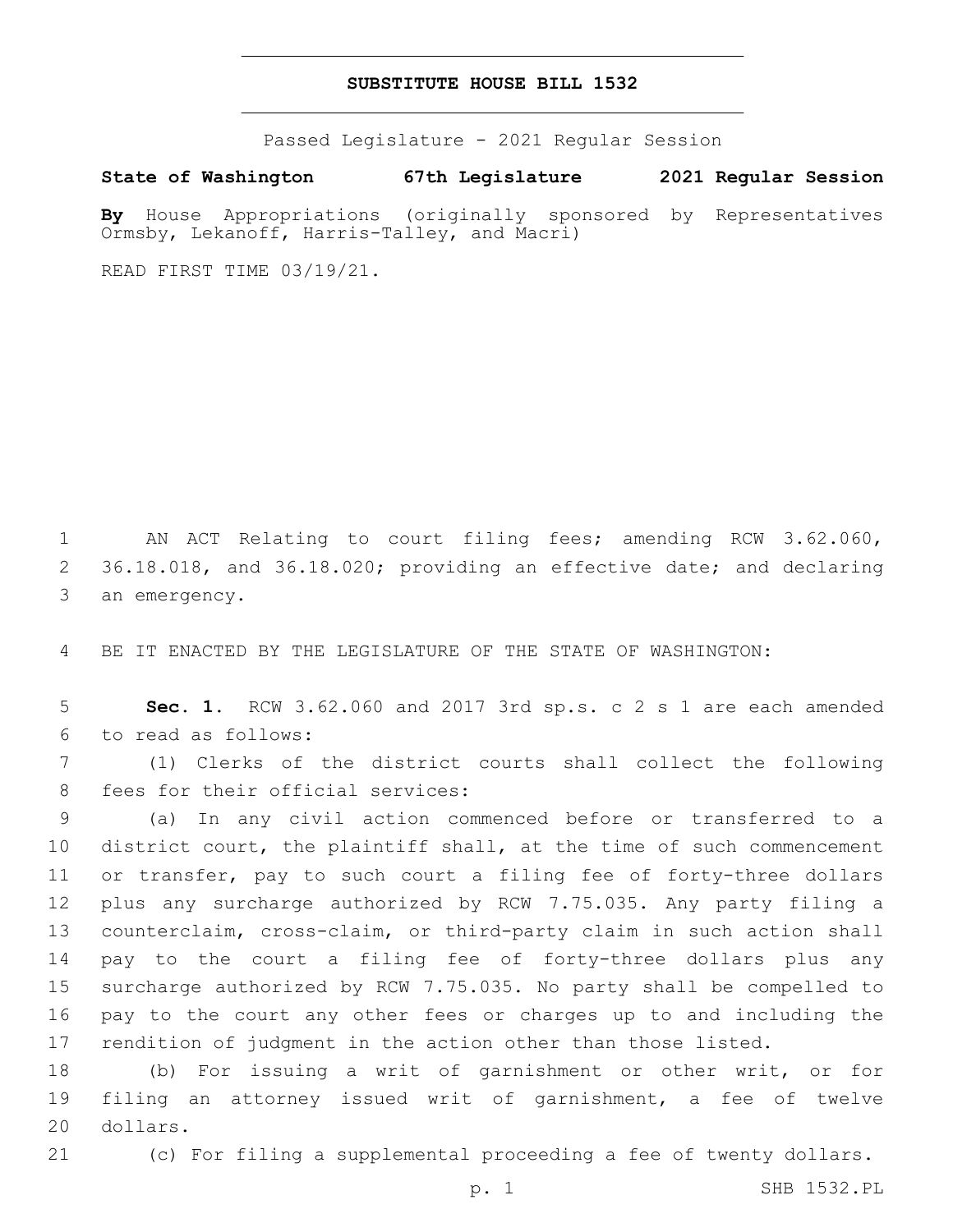(d) For demanding a jury in a civil case a fee of one hundred twenty-five dollars to be paid by the person demanding a jury.

 (e) For preparing a transcript of a judgment a fee of twenty dollars.4

 (f) For certifying any document on file or of record in the clerk's office a fee of five dollars.6

(g) At the option of the district court:7

 (i) For preparing a certified copy of an instrument on file or of record in the clerk's office, for the first page or portion of the first page, a fee of five dollars, and for each additional page or 11 portion of a page, a fee of one dollar;

 (ii) For authenticating or exemplifying an instrument, a fee of 13 two dollars for each additional seal affixed;

 (iii) For preparing a copy of an instrument on file or of record 15 in the clerk's office without a seal, a fee of fifty cents per page;

 (iv) When copying a document without a seal or file that is in an electronic format, a fee of twenty-five cents per page;

 (v) For copies made on a compact disc, an additional fee of 19 twenty dollars for each compact disc.

 (h) For preparing the record of a case for appeal to superior court a fee of forty dollars including any costs of tape duplication as governed by the rules of appeal for courts of limited jurisdiction (RALJ).23

 (i) At the option of the district court, for clerk's services 25 such as processing ex parte orders, performing historical searches, compiling statistical reports, and conducting exceptional record searches, a fee not to exceed twenty dollars per hour or portion of 28 an hour.

 (j) For duplication of part or all of the electronic recording of a proceeding ten dollars per tape or other electronic storage medium.

 (k) For filing any abstract of judgment or transcript of judgment from a municipal court or municipal department of a district court organized under the laws of this state a fee of forty-three dollars.

 (l) At the option of the district court, a service fee of up to three dollars for the first page and one dollar for each additional page for receiving faxed documents, pursuant to Washington state 37 rules of court, general rule 17.

38 (2)(a) ((Until July 1, 2021, in)) In addition to the fees required to be collected under this section, clerks of the district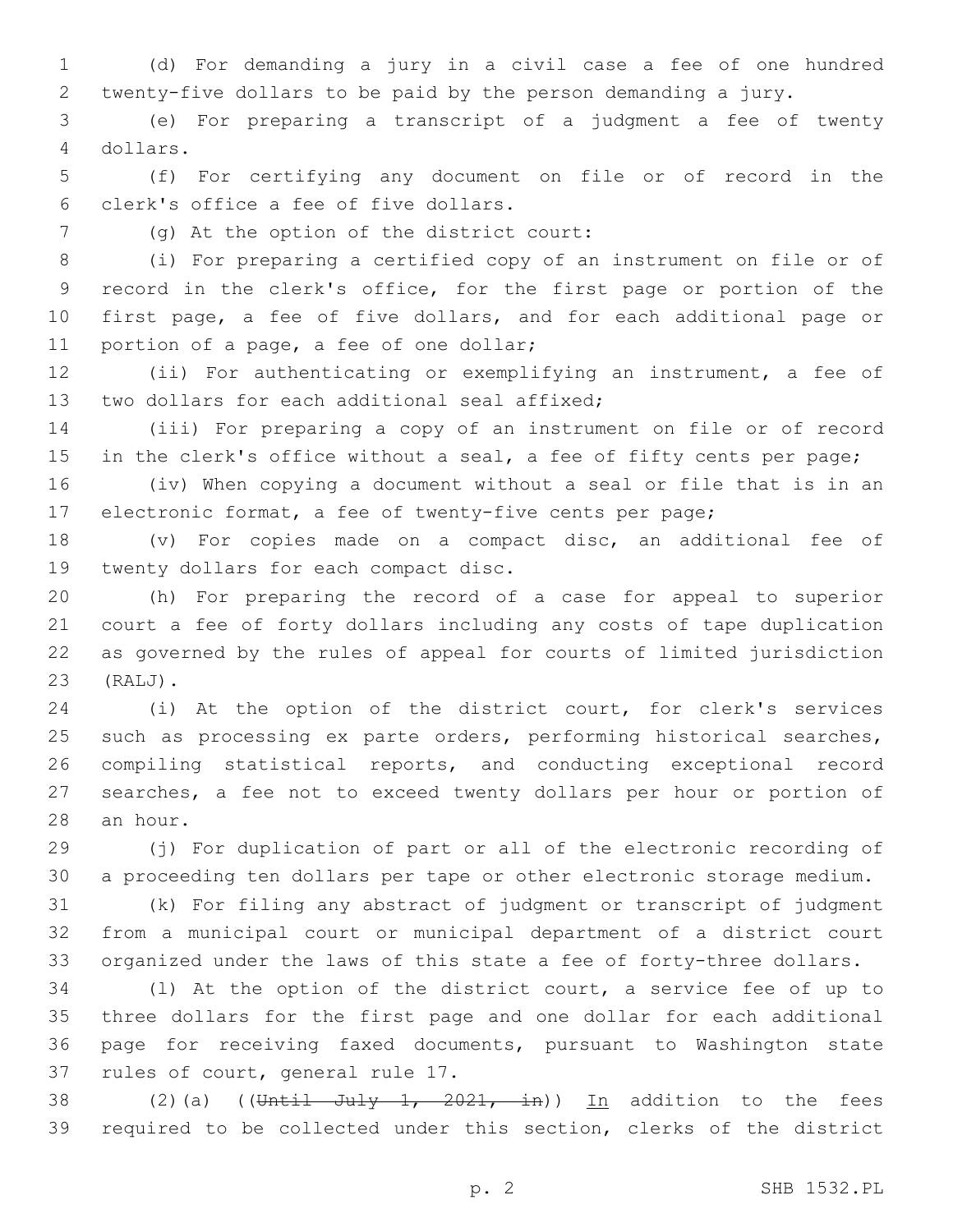courts must collect a surcharge of thirty dollars on all fees required to be collected under subsection (1)(a) of this section.

 (b) Seventy-five percent of each surcharge collected under this subsection (2) must be remitted to the state treasurer for deposit in 5 the judicial stabilization trust account.

 (c) Twenty-five percent of each surcharge collected under this 7 subsection (2) must be retained by the county.

 (3) The fees or charges imposed under this section shall be allowed as court costs whenever a judgment for costs is awarded.

 **Sec. 2.** RCW 36.18.018 and 2017 3rd sp.s. c 2 s 2 are each 11 amended to read as follows:

 (1) State revenue collected by county clerks under subsection (2) of this section must be transmitted to the appropriate state court. The administrative office of the courts shall retain fees collected 15 under subsection (3) of this section.

 (2) For appellate review under RAP 5.1(b), two hundred fifty 17 dollars must be charged.

 (3) For all copies and reports produced by the administrative office of the courts as permitted under RCW 2.68.020 and supreme 20 court policy, a variable fee must be charged.

21 (4) ((Until July 1, 2021, in)) In addition to the fee established under subsection (2) of this section, a surcharge of forty dollars is established for appellate review. The county clerk shall transmit seventy-five percent of this surcharge to the state treasurer for deposit in the judicial stabilization trust account and twenty-five 26 percent must be retained by the county.

 **Sec. 3.** RCW 36.18.020 and 2018 c 269 s 17 are each amended to 28 read as follows:

 (1) Revenue collected under this section is subject to division with the state under RCW 36.18.025 and with the county or regional law library fund under RCW 27.24.070, except as provided in 32 subsection (5) of this section.

 (2) Clerks of superior courts shall collect the following fees 34 for their official services:

 (a) In addition to any other fee required by law, the party filing the first or initial document in any civil action, including, but not limited to an action for restitution, adoption, or change of name, and any party filing a counterclaim, cross-claim, or third-

p. 3 SHB 1532.PL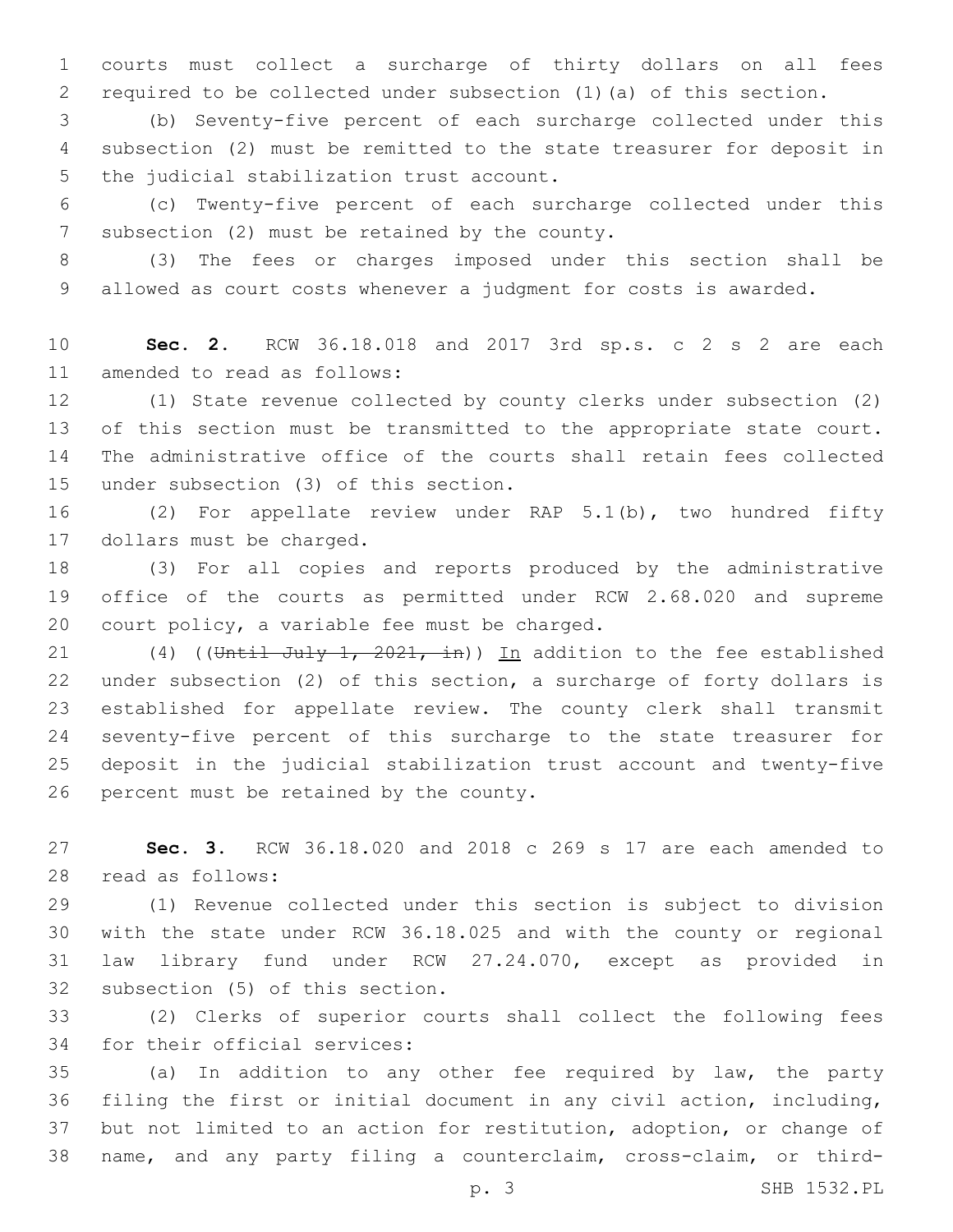party claim in any such civil action, shall pay, at the time the document is filed, a fee of two hundred dollars except, in an unlawful detainer action under chapter 59.18 or 59.20 RCW for which the plaintiff shall pay a case initiating filing fee of forty-five dollars, or in proceedings filed under RCW 28A.225.030 alleging a violation of the compulsory attendance laws where the petitioner shall not pay a filing fee. The forty-five dollar filing fee under this subsection for an unlawful detainer action shall not include an order to show cause or any other order or judgment except a default order or default judgment in an unlawful detainer action.

 (b) Any party, except a defendant in a criminal case, filing the first or initial document on an appeal from a court of limited 13 jurisdiction or any party on any civil appeal, shall pay, when the 14 document is filed, a fee of two hundred dollars.

 (c) For filing of a petition for judicial review as required under RCW 34.05.514 a filing fee of two hundred dollars.

 (d) For filing of a petition for unlawful harassment under RCW 18 10.14.040 a filing fee of fifty-three dollars.

 (e) For filing the notice of debt due for the compensation of a crime victim under RCW 7.68.120(2)(a) a fee of two hundred dollars.

 (f) In probate proceedings, the party instituting such proceedings, shall pay at the time of filing the first document 23 therein, a fee of two hundred dollars.

 (g) For filing any petition to contest a will admitted to probate or a petition to admit a will which has been rejected, or a petition objecting to a written agreement or memorandum as provided in RCW 11.96A.220, there shall be paid a fee of two hundred dollars.

 (h) Upon conviction or plea of guilty, upon failure to prosecute an appeal from a court of limited jurisdiction as provided by law, or upon affirmance of a conviction by a court of limited jurisdiction, an adult defendant in a criminal case shall be liable for a fee of two hundred dollars, except this fee shall not be imposed on a defendant who is indigent as defined in RCW 10.101.010(3) (a) through 34 (c).

 (i) With the exception of demands for jury hereafter made and garnishments hereafter issued, civil actions and probate proceedings filed prior to midnight, July 1, 1972, shall be completed and governed by the fee schedule in effect as of January 1, 1972. However, no fee shall be assessed if an order of dismissal on the clerk's record be filed as provided by rule of the supreme court.